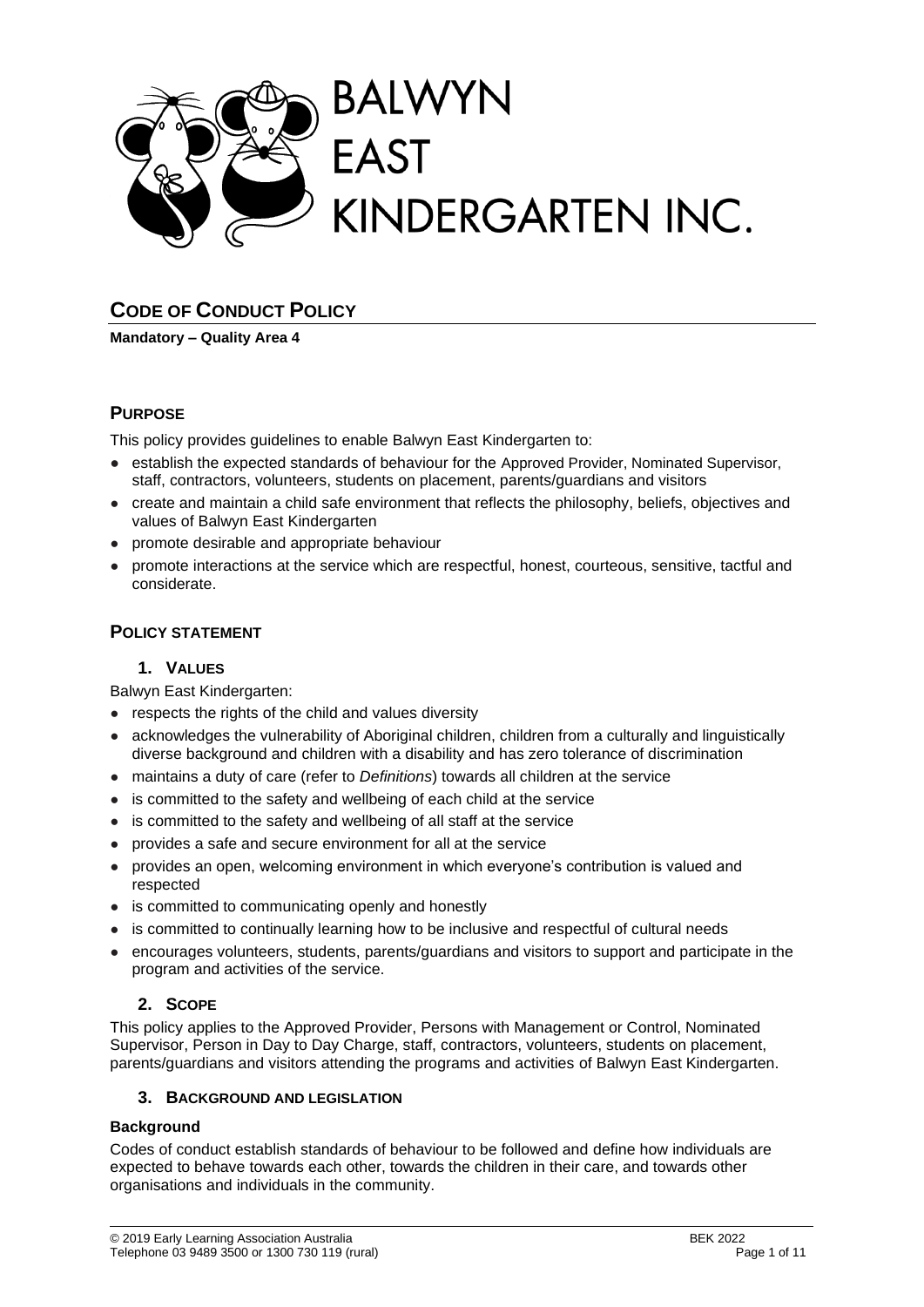The Approved Provider, Nominated Supervisor and staff have a duty of care to the children attending the service and must ensure 'that every reasonable precaution is taken to protect children being educated and cared for by the service from harm and from any hazard likely to cause injury' (National Law: Section 167).

The *National Quality Standard* requires that staff are respectful and ethical and that 'professional standards guide practice, interactions and relationships' (*National Quality Standard*: 4.2 and 4.2.2).

Employers also have a legal responsibility to provide, as far as is practicable, a safe workplace that is free from discrimination, bullying and harassment.

Child Safe Standard 3 requires services to develop and review codes of conduct that establish clear expectations for appropriate behaviour with children including:

- how to respond to risks adults may pose to children or that children may pose to each other
- how to ensure the cultural safety of Aboriginal children and culturally and linguistically diverse children
- how to be inclusive of all children, including children with a disability.

A Code of Conduct should be informed by the service's philosophy, beliefs and values, and based on ethical principles of mutual respect, equity and fairness. Consideration should be given to the Victorian Teaching Profession *Code of Conduct and the Code of Ethics* and to the Early Childhood Australia's *Code of Ethics* in developing the code of conduct.

The Approved Provider must ensure that the Nominated Supervisor, staff, contractors, volunteers, students on placement, parents/guardians, children and others attending the programs and activities of Balwyn East Kindergarten adhere to the expectations outlined in the Code of Conduct when communicating to and interacting with:

- children at the service and their parents and family members
- each other
- others in the community.

#### **Legislation and standards**

Relevant legislation and standards include but are not limited to:

- *[Charter of Human Rights and Responsibilities Act 2006](http://www.legislation.vic.gov.au/Domino/Web_Notes/LDMS/PubStatbook.nsf/f932b66241ecf1b7ca256e92000e23be/54d73763ef9dca36ca2571b6002428b0!OpenDocument)* [\(Vic\)](http://www.legislation.vic.gov.au/Domino/Web_Notes/LDMS/PubStatbook.nsf/f932b66241ecf1b7ca256e92000e23be/54d73763ef9dca36ca2571b6002428b0!OpenDocument)
- Child Safe Standards (Vic)
- *Children, Youth and Families Act 2005* (Vic)
- *Child Wellbeing and Safety Act 2005* (Vic)
- *Disability Discrimination Act 1992* (Cth)
- *Education and Care Services National Law Act 2010*: Sections 166, 167, 174
- *Education and Care Services National Regulations 2011*: Regulations 155, 156, 157, 175
- *Equal Opportunity Act 2010* (Vic)
- *Fair Work Act 2009* (Cth)
- Fair Work Regulations 2009 (Cth)
- National Quality Standard, Quality Area 4: Staffing Arrangements
- *Occupational Health and Safety Act 2004*
- *Occupational Health and Safety Regulations 2007*
- *Racial Discrimination Act 1975*
- *[Racial and Religious Tolerance Act 2001](http://www.legislation.vic.gov.au/Domino/Web_Notes/LDMS/PubLawToday.nsf/a12f6f60fbd56800ca256de500201e54/ab66aeef028f70e7ca2576400082797c%21OpenDocument)* (Vic)
- **Sex Discrimination Act 1984 (Cth)**
- Victorian Institute of Teaching *The Victorian Teaching Profession Code of Conduct*
- Victorian Institute of Teaching *The Victorian Teaching Profession Code of Ethics*

The most current amendments to listed legislation can be found at:

Victorian Legislation – Victorian Law Today: http://www.legislation.vic.gov.au Commonwealth Legislation – Federal Register of Legislation: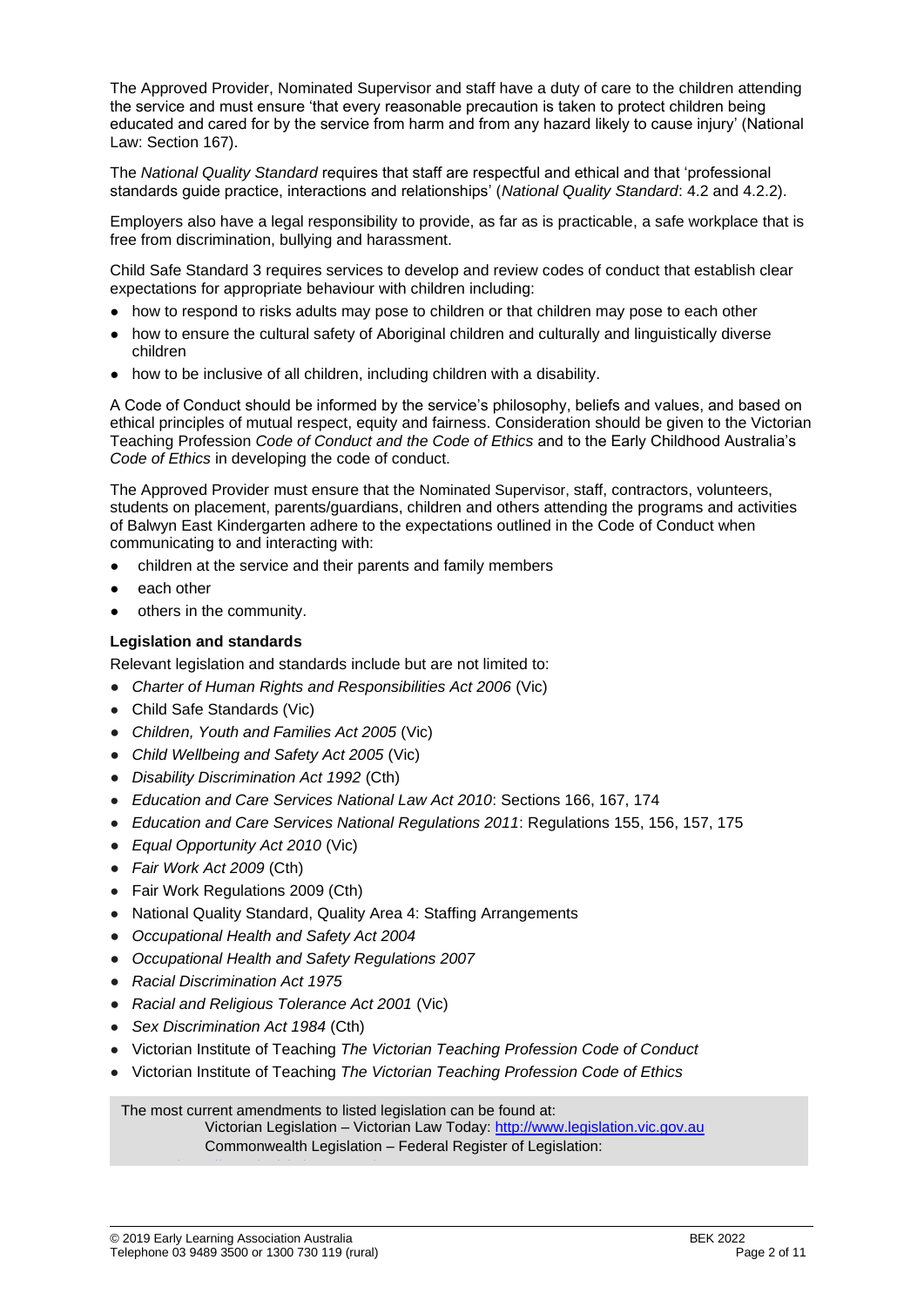### **4. DEFINITIONS**

The terms defined in this section relate specifically to this policy. For commonly used terms e.g. Approved Provider, Nominated Supervisor, Regulatory Authority etc. refer to the *General Definitions* section of this manual.

**Bullying:** Repeated verbal, physical, social or psychological behaviour that is harmful and involves the misuse of power by an individual or group towards one or more persons. Bullying occurs when one or more people deliberately and repeatedly upset or hurt another person, damage their property, reputation or social acceptance.

**Duty of care:** A common law concept that refers to the responsibilities of organisations to provide people with an adequate level of protection against harm and all reasonable foreseeable risk of injury.

**Ethical conduct:** Behavior which reflects values or a code of conduct.

**Harassment:** When someone is demeaning, derogatory or intimidating towards another person. Harassment includes:

- racial taunts
- taunts about sexual orientation or gender identity
- sexual harassment: unwelcome physical, verbal or written behaviour of a sexual nature
- repeated insulting remarks.

**Investigator:** A person/staff member assigned or organization engaged with the responsibility of investigating suspected breaches of the Code of Conduct by the Approved Provider.

**Notifiable complaint:** A complaint that alleges a breach of the Education and Care Services National Act or Regulation, or alleges that the health, safety or wellbeing of a child at the service may have been compromised. Any complaint of this nature must be reported by the Approved Provider to the secretary of DET within 24 hours of the complaint being made (Section 174(2) (b), Regulation 176(2) (b)). Written reports to DET must include:

- details of the event or incident
- the name of the person who initially made the complaint
- if appropriate, the name of the child concerned and the condition of the child, including a medical or incident report (where relevant)
- contact details of a nominated member of the Grievances Subcommittee/investigator
- Any other relevant information.

Written notification of complaints must be submitted via the National Quality Agenda IT system (NQAITS): [http://www.acecqa.gov.au/national-quality-agenda-it-system.](http://www.acecqa.gov.au/national-quality-agenda-it-system) If the Approved Provider is unsure whether the matter is a notifiable complaint, it is good practice to contact DET for confirmation.

**Respect:** Demonstrating regard for the rights of individuals, for different values and points of views.

**Serious incident:** A serious incident is defined as (regulation 12):

- the death of a child
	- while being cared for by an education and care service; or
	- following an incident while being educated and cared for by an education and care service
- any incident involving serious injury or trauma to, or illness of, a child while being educated and cared for by an education and care service -
	- which a reasonable person would consider required urgent medical attention from a registered medical practitioner (examples include broken limbs or anaphylaxis reaction) attention of a registered medical practitioner; or
	- for which the child attended, or ought reasonably to have attended a hospital.
- any incident where the attendance by emergency services at the education and care service premises was sought, or ought reasonably to have been sought
- any circumstances where a child being educated and cared for by an education and care service appears to be missing or cannot be accounted for;
	- appears to have been taken or removed from the education and care services premises in a manner that contravenes National Regulations;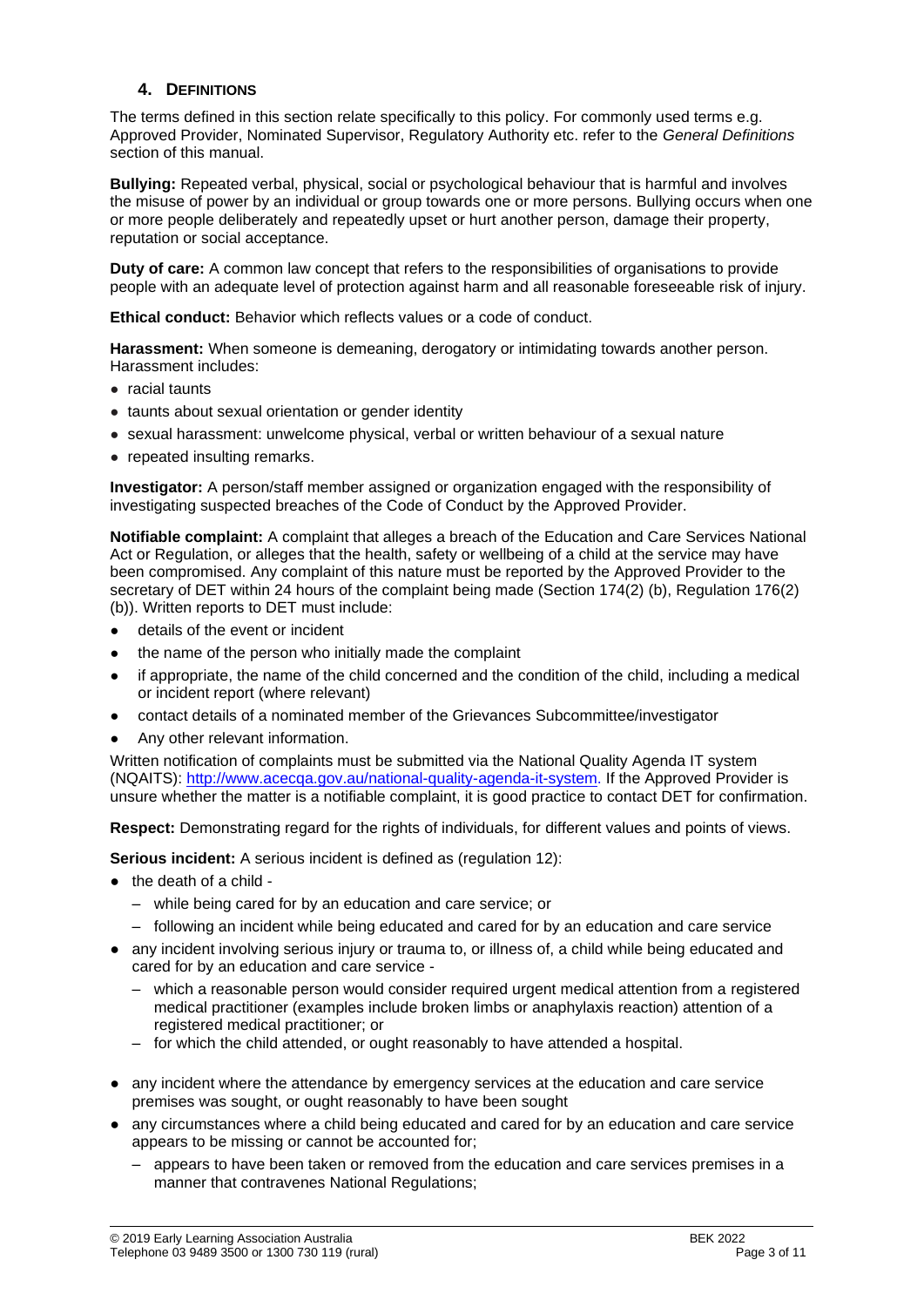– is mistakenly locked in or locked out of the education and care service premises or any part of the premises.

The Regulatory Authority must be notified of a serious incident (section 174(2)(a)) **in writing in the case of:**

- the death of a child, as soon as practicable but within 24 hours of the death, or the time that the person becomes aware of the death
- any other serious incident, within 24 hours of the incident or the time that the person becomes aware of the incident

Written notification of serious incidents must be submitted via the ACECQA portal using the appropriate forms at <https://www.acecqa.gov.au/resources/applications>.

**Support:** Work in a co-operative and positive manner.

## **5. SOURCES AND RELATED POLICIES**

### **Sources**

- Early Childhood Australia, *Code of Ethics*: [http://www.earlychildhoodaustralia.org.au/our](http://www.earlychildhoodaustralia.org.au/our-publications/eca-code-ethics/)[publications/eca-code-ethics/](http://www.earlychildhoodaustralia.org.au/our-publications/eca-code-ethics/)
- United Nations, *The Universal Declaration of Human Rights*: [http://www.un.org/en/universal](http://www.un.org/en/universal-declaration-human-rights/)[declaration-human-rights/](http://www.un.org/en/universal-declaration-human-rights/)
- United Nations, *Convention on The Rights of the Child*:<http://www.unicef.org/crc/>
- Victoria Legal Aid: [www.legalaid.vic.gov.au](http://www.legalaid.vic.gov.au/)
- Victorian Institute of Teaching The Victorian Teaching Profession Code of Conduct and Code of Ethics: [http://www.vit.vic.edu.au](http://www.vit.vic.edu.au/)

### **Related policies**

- *Child Safe (formerly Child Protection) Policy*
- *Complaints and Grievances Policy*
- *Delivery and Collection of Children Policy*
- *Interactions with Children Policy*
- *Occupational Health and Safety Policy*
- *Privacy and Confidentiality Policy*
- *Relaxation and Sleep Policy*
- **Staffing Policy**

# **RESPONSIBILITIES**

#### **The Approved Provider or Persons with Management and Control is responsible for:**

- providing a safe environment for staff, contractors, volunteers, students on placement, parents/guardians, children and others attending the programs and activities of Balwyn East Kindergarten
- providing guidance through leadership and by being a positive role model
- developing and updating/ reviewing codes of conduct for Balwyn East Kindergarten in collaboration with the Nominated Supervisor, staff, parents/guardians, children and others involved with the service (refer to Attachments 1 and 3)
- ensuring that staff, volunteers, students and parents/guardians are provided with a copy of this policy on employment, engagement or enrolment at the service and that the current codes of conduct are publicly displayed and promoted to everyone including contractors and visitors
- ensuring that staff complete and sign the *Code of Conduct Acknowledgement* (refer to Attachment 2) and that these are filed with individual staff records upon engagement in the service
- ensuring that the codes of conduct are regularly discussed at staff meetings to reinforce expectations
- developing a culture of accountability within the service for complying with the code(s) of conduct and being prepared to respond when behavioural expectations are not adhered to
- ensuring that all children being educated and cared for at Balwyn East Kindergarten are protected from harm and any hazard likely to cause injury (National Law: Section 167) and that the children know who to speak to about any concerns and that their concerns are followed-up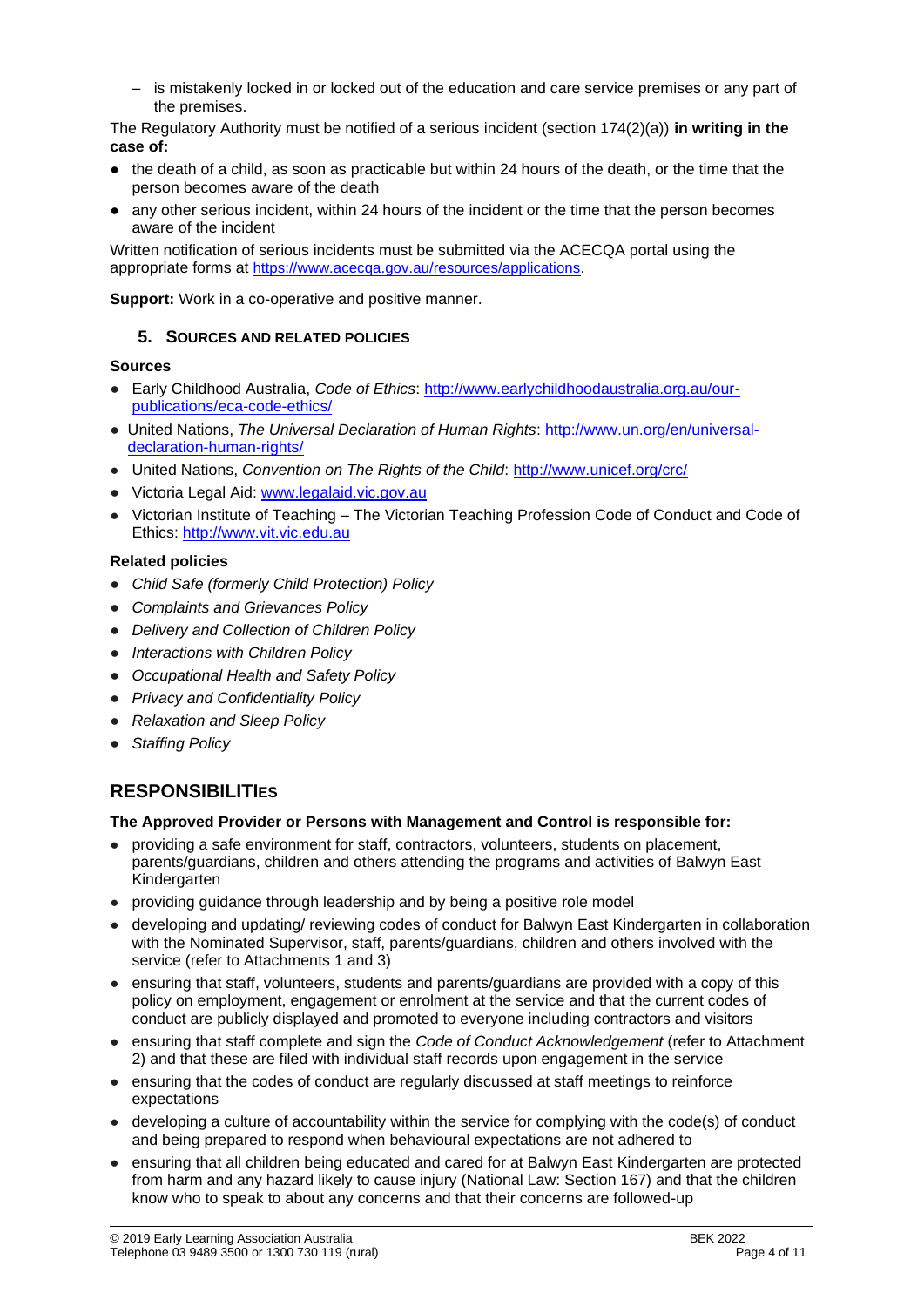- working with the Nominated Supervisor, staff, students, volunteers, parents/guardians and others at the service to provide an environment that encourages positive interactions, supports constructive feedback and holds one another to the codes of conduct
- ensuring that parents/guardians of a child attending the service can enter the service premises at any time that the child is being educated and cared for, except where this may pose a risk to the safety of children or staff, or conflict with any duty of care of the Approved Provider, Nominated Supervisor or educators under the Law (Regulation 157)
- ensuring that contractors, volunteers, parent/guardians, students or visitors at the service are not placed in a situation where they are left alone with a child
- respecting individual abilities, needs, cultural practices and beliefs in all interactions, both verbal and non-verbal
- notifying DET in writing within 24 hours of a serious incident (refer to *Definitions*) or of a notifiable complaint (refer to *Definitions*) at the service (National Law: Sections 174(2)(b) and 174(4), National Regulations: Regulations 175(2)(c) and 176(2)(b)) via the NQAITS
- referring notifiable complaints (refer to *Definitions*), grievances or complaints that are unable to be resolved appropriately and in a timely manner to the Grievances Subcommittee/investigator (refer to *Complaints and Grievances Policy*)
- activating the *Complaints and Grievances Policy* on notification of a breach of the *Code of Conduct Policy*
- taking appropriate disciplinary or legal action, or reviewing the terms of employment in the event of misconduct or a serious breach of the *Code of Conduct Policy*
- contacting Police in an emergency situation where it is believed that there is an immediate risk, such as when violence has been threatened or perpetrated or where sexual abuse or grooming is suspected as outlined in the *Child Safe (formerly Child Protection) Policy*.

### **The Nominated Supervisor and Persons in Day to Day Charge is responsible for:**

- ensuring that the children educated and cared for at Balwyn East Kindergarten are protected from harm and from any hazard likely to cause injury (National Law: Section 167)
- providing guidance through their leadership and by being a positive role model
- assisting the Approved Provider to develop codes of conduct for staff and parents/guardians, students, contractors, volunteers and visitors (refer to Attachments 1 and 3 for samples)
- completing and signing the *Code of Conduct Acknowledgement* for staff (refer to Attachment 2)
- adhering to the Code of Conduct for staff at all times
- informing the Approved Provider in the event of a serious incident (refer to *Definitions*), of a notifiable complaint (refer to *Definitions*) or of a breach of the *Code of Conduct Policy*
- contacting Police in an emergency situation where it is believed that there is an immediate risk, such as when violence has been threatened or perpetrated, or where sexual abuse or grooming is suspected as outlined in the *Child Safe (formerly Child Protection) Policy*
- working with the Approved Provider, staff, students, volunteers, parents/guardians and others at the service to provide an environment that encourages positive interactions, supports constructive feedback and holds one another to the codes of conduct
- ensuring that parents/guardians, students and volunteers sign the code of conduct (refer to Attachment 4)
- ensuring that parents/guardians of a child attending the service can enter the service premises at any time that the child is being educated and cared for, except where this may pose a risk to the safety of children or staff, or conflict with any duty of care of the Approved Provider, Nominated Supervisor or educators under the Law (Regulation 157)
- developing practices and procedures to ensure that parent/guardians, students, contractors, volunteers or visitors at the service, are not placed in a situation where they are left alone with a child
- respecting individual abilities, needs, cultural practices and beliefs in all interactions, both verbal and non-verbal
- understanding and accepting that serious breaches of this code will be deemed misconduct and may lead to disciplinary or legal action, or a review of their employment.

#### **All staff are responsible for:**

assisting the Approved Provider to develop a code of conduct for staff (refer to Attachment 1)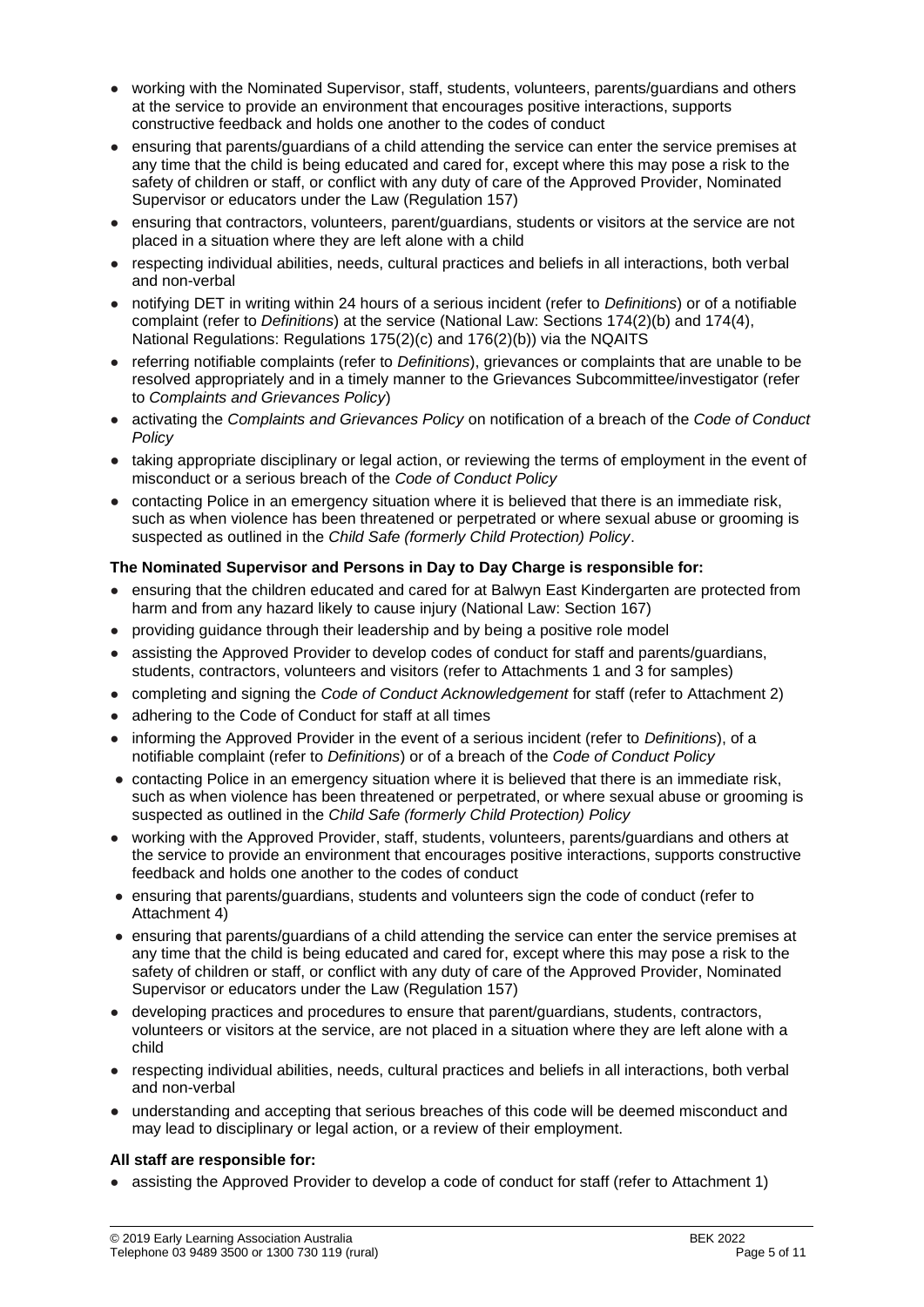- completing and signing the *Code of Conduct Acknowledgement* (refer to Attachment 2)
- adhering to the code of conduct for staff (refer to Attachment 1) at all times
- providing guidance to students, volunteers, parents/guardians, students and visitors through positive role modelling and, when appropriate, clear and respectful directions
- working with the Approved Provider, Nominated Supervisor, their colleagues, students, volunteers, parents/guardians and others at the service to provide an environment that encourages positive interactions, supports constructive feedback and holds one another to the codes of conduct
- ensuring that parents/guardians, students, contractors, volunteers and visitors at the service are not placed in a situation where they are left alone with a child
- informing the Approved Provider in the event of a serious incident (refer to *Definitions*), of a notifiable complaint (refer to *Definitions*) or of a breach of the *Code of Conduct Policy*
- contacting Police in an emergency situation where it is believed that there is an immediate risk, such as when violence has been threatened or perpetrated or where sexual abuse or grooming is suspected as outlined in the *Child Safe (formerly Child Protection) Policy*.
- respecting individual abilities, needs, cultural practices and beliefs in all interactions, both verbal and non-verbal
- understanding and accepting that serious breaches of this code will be deemed misconduct and may lead to disciplinary or legal action, or a review of their employment.

### **Parents/guardians are responsible for:**

- reading the *Code of Conduct Policy*
- completing and signing the Code of Conduct for parents/guardians (refer to Attachments 3 and 4)
- abiding by the Code of Conduct for parents/guardians
- complying with all policies of the service.

#### **Students, contractors, volunteers and visitors while at the service, are responsible for following this policy and its procedures.**

## **EVALUATION**

In order to assess whether the values and purposes of the policy have been achieved, the Approved Provider will:

- regularly seek feedback from everyone affected by the policy regarding its effectiveness
- monitor the implementation, compliance, complaints and incidents in relation to this policy
- assess whether a satisfactory resolution has been achieved in relation to issues arising from this policy
- keep the policy up to date with current legislation, research, policy and best practice
- revise the policy and procedures as part of the service's policy review cycle, or as required
- notify parents/guardians at least 14 days before making any changes to this policy or its procedures.

## **ATTACHMENTS**

- Attachment 1: Sample Code of Conduct for Approved Provider, Nominated Supervisor and all staff
- Attachment 2: Code of Conduct Acknowledgement for staff
- Attachment 3: Sample Code of Conduct for parents/guardians, students, contractors and volunteers
- Attachment 4: Code of Conduct Acknowledgement for parents/guardians, students, contractors and volunteers

### **AUTHORISATION**

This policy was adopted by the Approved Provider of Balwyn East Kindergarten on **22/3/2022**

## **REVIEW DATE: 22 MARCH 2025**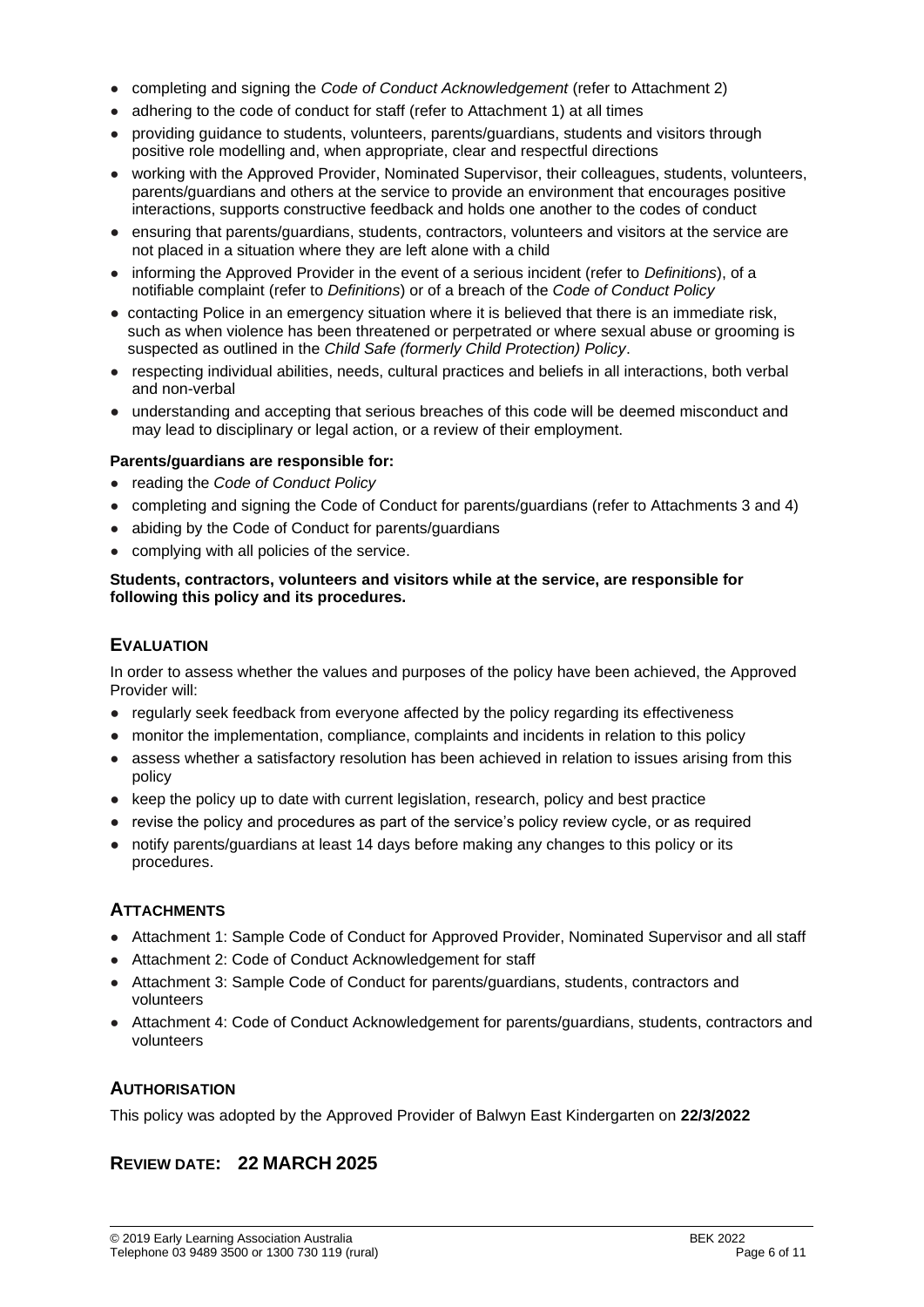## **ATTACHMENT 1 Code of conduct for the Approved Provider, Persons with Management and Control, Nominated Supervisor and all staff<sup>1</sup>**

The Approved Provider, Persons with Management and Control, Nominated Supervisor and all staff at Balwyn East Kindergarten are responsible for promoting the safety and wellbeing of children and their families by:

welcoming all children and their families and being inclusive

- treating everyone with respect, including listening to and valuing their ideas and opinions
- contributing to a culture of child safety
- adhering to the *Child Safe (formerly Child Protection) Policy* and all other policies
- taking all reasonable steps to protect children from abuse
- respecting the privacy of children and their families, and only disclosing information to people who have a need to know as required under the *Privacy and Confidentiality Policy*
- reporting and acting on any breaches of this Code of Conduct, complaints or concerns.

### **Professional responsibilities**

The Approved Provider, Persons with Management and Control, Nominated Supervisor and all staff demonstrate our commitment to our professional responsibilities by:

undertaking duties in a competent, timely and responsible way

- ensuring our knowledge and expertise is up to date and relevant to our roles
- being aware of the role of other professionals and agencies and working collaboratively and within the limits of our professional expertise
- understanding and complying with legal obligations in relation to:
	- − discrimination, harassment and vilification
	- − negligence
	- − grooming
	- − disclosure of child sexual abuse
	- − protection of a child from child sexual abuse
	- − mandatory reporting
	- − privacy and confidentiality
	- − occupational health and safety, including emergency evaluation procedures
	- − raising any complaints or grievances in accordance with the Complaints and Grievances Policy
	- − maintaining teacher registration and Working with Children checks as applicable.
- raising any complaints or grievances in accordance with the *Complaints and Grievances Policy.*

#### **Relationships with children**

The Approved Provider, Persons with Management and Control, Nominated Supervisor and all staff at Balwyn East Kindergarten demonstrate our commitment to high-quality education and care for children by:

- encouraging children to express themselves and their opinions
- allowing children to undertake experiences that develop self-reliance and self-esteem
- maintaining a safe environment for children
- being a positive role model at all times
- speaking to children in an encouraging and positive manner
- giving each child positive guidance and encouraging appropriate behaviour
- providing opportunities for children to interact and develop respectful and positive relationships with each other, and with other staff members and volunteers at the service

<sup>1</sup> This attachment was informed by the Victorian Institute of Teaching's *The Victorian Teaching Profession Code of Conduct* and *A Guide for Creating A Child Safe Organisation*, available from the Commission for Children and Young People (refer to *Sources)*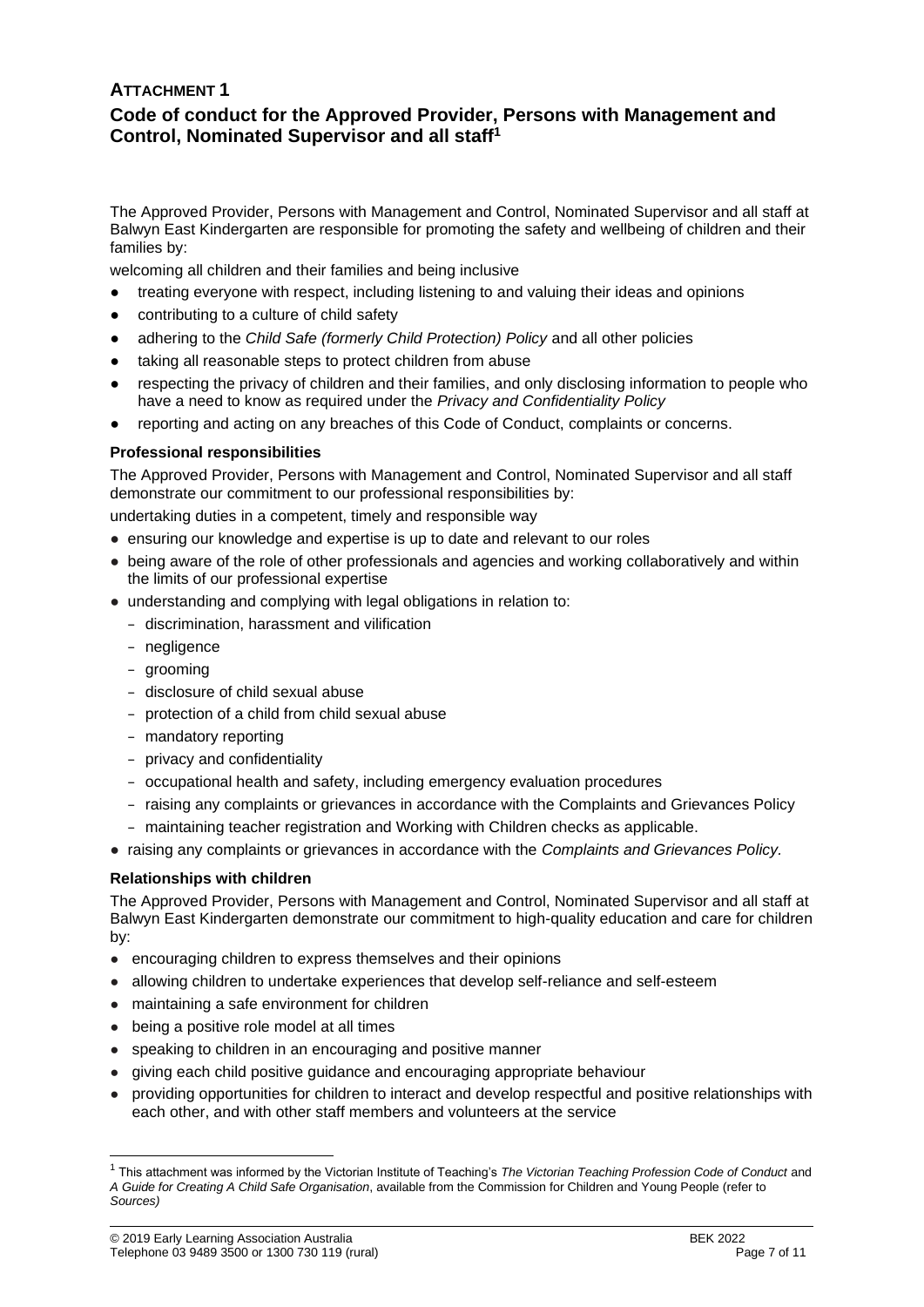- regarding all children equally, and with respect and dignity
- having regard to their cultural values and supporting them to express their culture
- respecting individual difference including age, physical and intellectual development, and catering for the abilities of each child at the service
- working with children in an open and transparent way by informing other staff about the work being done with children
- encouraging and assisting children to undertake activities of a personal nature for themselves e.g. toileting and changing clothes
- informing children if physical contact is required for any purpose, asking them if they are comfortable with this interaction and complying with the *Interactions with Children policy*.

#### **Relationships with parents/guardians and families**

In our relationships with parents/guardians and families, the Approved Provider, Nominated Supervisor and all staff demonstrate our commitment to collaboration by:

- working collaboratively with parents/guardians and families
- considering the perspective of parents/guardians and families when making decisions that impact on the education and care of their child
- communicating with parents/guardians and families in a timely and sensitive manner
- responding to concerns expressed by parents/guardians and families in a timely and appropriate manner.

### **Relationships with employer and between colleagues**

In relationships with the Approved Provider, Persons with Management and Control, Nominated Supervisor and between colleagues, staff demonstrate collegiality by:

- encouraging others to act in accordance with this Code of Conduct and taking action when they observe behaviours which are outside of the Code of Conduct
- developing relationships based on mutual respect, equity and fairness
- working in partnership in a courteous, respectful and encouraging manner
- valuing the input of others
- sharing expertise and knowledge in appropriate forums, and in a considered manner
- respecting the rights of others as individuals
- giving encouraging and constructive feedback, and respecting the value of different professional approaches
- being prepared to have difficult conversations and use constructive processes to address differences of opinion.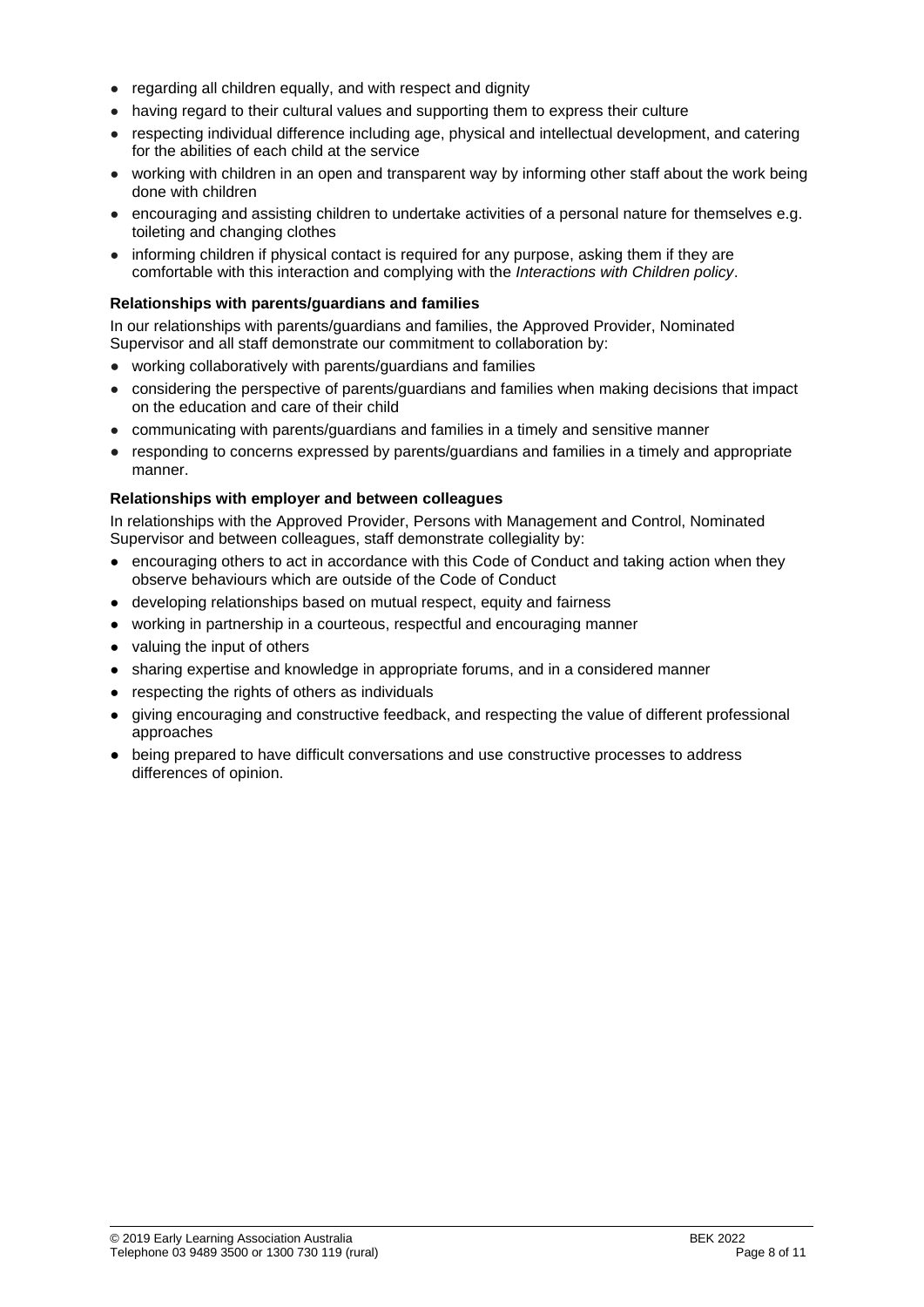## **ATTACHMENT 2 Code of Conduct Policy Acknowledgement for staff**

I hereby acknowledge that on, I received a copy of the *Code of Conduct Policy* for Balwyn East Kindergarten.

I have read the policy and I understand its contents.

I commit to abiding by the Code of Conduct and fulfilling my responsibilities as outlined in this policy whilst working at Balwyn East Kindergarten.

I understand that the Approved Provider will address any breach of this policy, and that any *serious* breach could lead to disciplinary or legal action.

| Signature         | Name (please print) | Date |
|-------------------|---------------------|------|
| Witness signature | Name (please print) | Date |

Thank you for your contribution to making Balwyn East Kindergarten an open, safe, welcoming and friendly environment.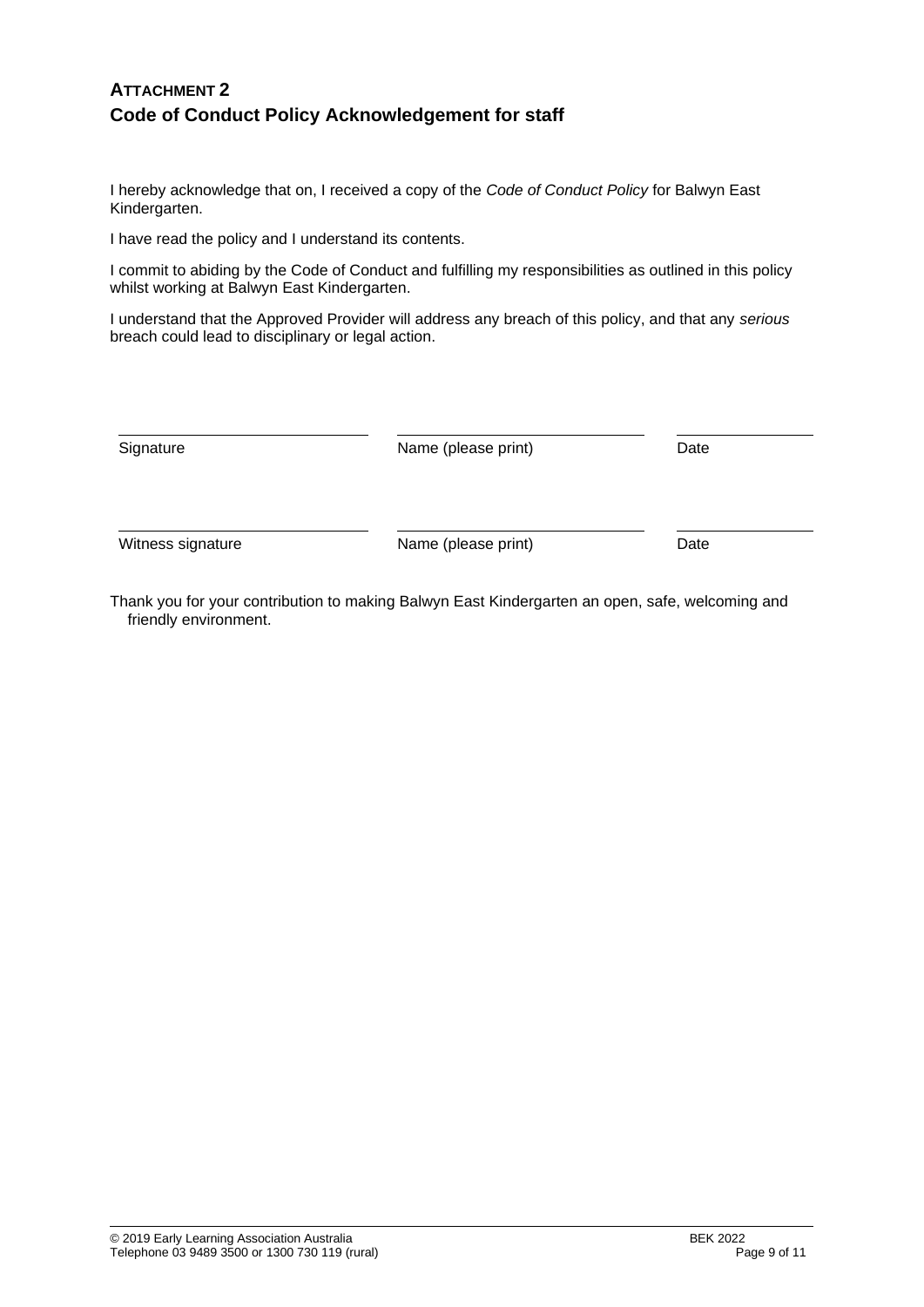# **ATTACHMENT 3**

## **Code of conduct for parents/guardians, students, volunteers, contractors and visitors**

I commit to contributing to creating an environment at Balwyn East Kindergarten that:

- respects the rights of the child and values diversity
- acknowledges the vulnerability of Aboriginal children, children from a culturally and linguistically diverse background and children with a disability and has zero tolerance of discrimination
- maintains a duty of care (refer to *Definitions*) towards all children at the service
- is committed to the safety and wellbeing of each child at the service
- is committed to the safety and wellbeing of all staff at the service
- provides a safe and secure environment for all at the service
- provides an open, welcoming environment in which everyone's contribution is valued and respected
- is committed to communicating openly and honestly
- is committed to continually learning how to be inclusive and respectful of cultural needs
- encourages parents/guardians, volunteers, students and community members to support and participate in the program and activities of the service.

### **Relationships with children**

In our relationships with children, I commit to:

- being a positive role model at all times
- encouraging children to express themselves and their opinions
- allowing children to undertake experiences that develop self-reliance and self-esteem
- maintaining a safe environment for children
- speaking to children in an encouraging and positive manner
- giving each child positive guidance and encouraging appropriate behaviour
- regarding all children equally, and with respect and dignity
- having regard to each child's cultural values
- respecting individual difference including age, physical and intellectual development, and catering for the abilities of each child at the service.

#### **Relationships with the Approved Provider, Persons with Management and Control, Nominated Supervisor, staff and others**

In my relationships with the Approved Provider, Nominated Supervisor, staff, other parents/guardians, volunteers and visitors I commit to:

- reading and abiding by the *Code of Conduct Policy*
- developing relationships based on mutual respect
- working in partnership in a courteous, respectful and encouraging manner
- valuing the input of others
- sharing our expertise and knowledge in a considered manner
- respecting the rights of others as individuals
- giving encouraging and constructive feedback, and respecting the value of different professional approaches
- respecting the privacy of children and their families and only disclosing information to people who have a need to know as required under the Privacy and Confidentiality policy
- following the directions of staff at all times
- treating the kindergarten environment with respect
- raising any concerns, including concerns about safety, as soon as possible with staff to ensure that they can be resolved efficiently
- raising any complaints or grievances in accordance with the *Complaints and Grievances Policy.*